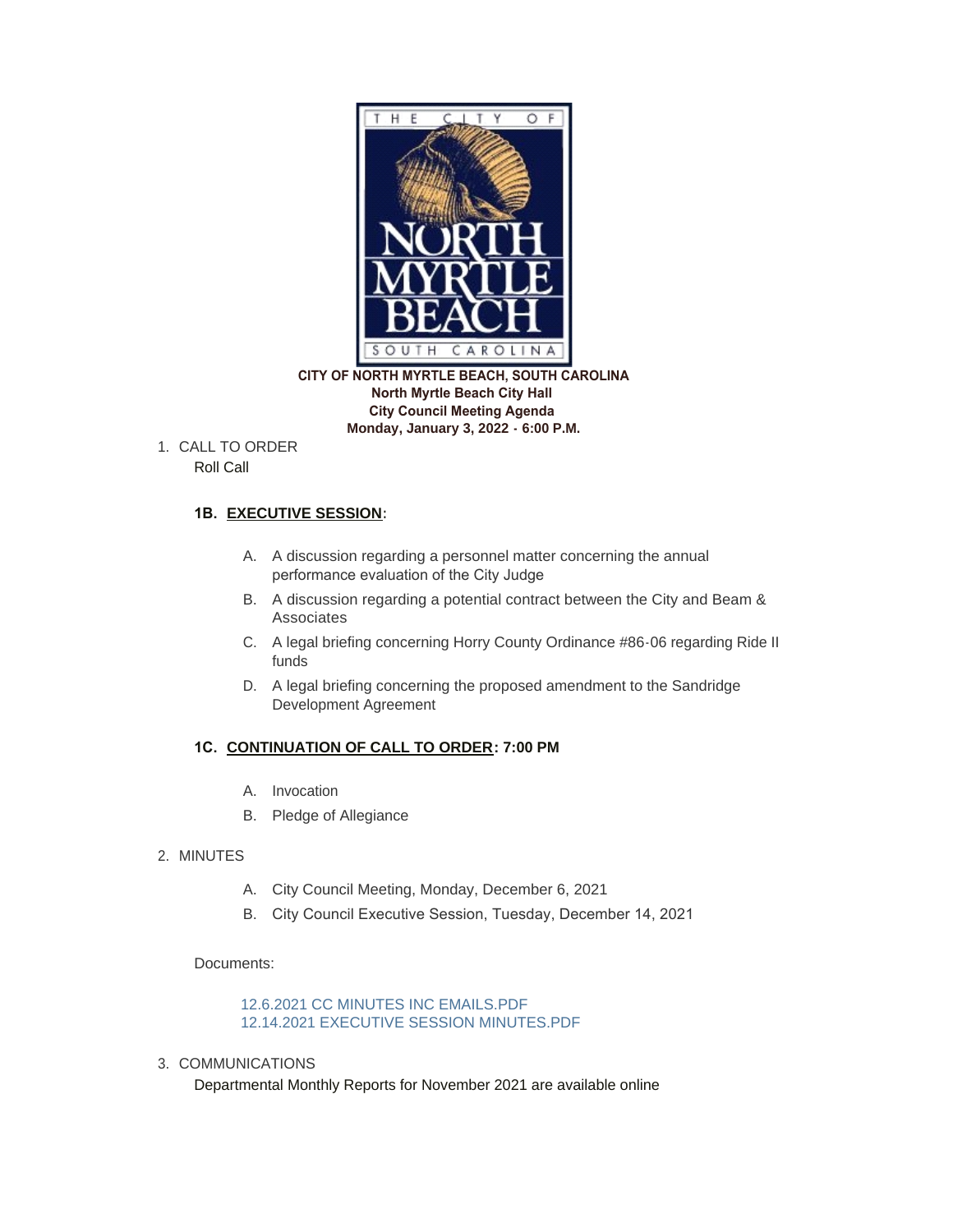Documents:

[FINANCE NOVEMBER 2021 REPORT.PDF](https://www.nmb.us/AgendaCenter/ViewFile/Item/642?fileID=1418) [HUMAN RESOURCES NOVEMBER 2021 REPORT.PDF](https://www.nmb.us/AgendaCenter/ViewFile/Item/642?fileID=1419) [INFORMATION SERVICES NOVEMBER 2021 REPORT.PDF](https://www.nmb.us/AgendaCenter/ViewFile/Item/642?fileID=1420) [PARKS AND RECREATION NOVEMBER 2021 REPORT.PDF](https://www.nmb.us/AgendaCenter/ViewFile/Item/642?fileID=1422) [PLANNING AND DEVELOPMENT NOVEMBER 2021 REPORT.PDF](https://www.nmb.us/AgendaCenter/ViewFile/Item/642?fileID=1421) [PUBLIC SAFETY NOVEMBER 2021 REPORT.PDF](https://www.nmb.us/AgendaCenter/ViewFile/Item/642?fileID=1423) [PUBLIC WORKS NOVEMBER 2021 REPORT.PDF](https://www.nmb.us/AgendaCenter/ViewFile/Item/642?fileID=1424)

- 4. ANNOUNCEMENTS BY MAYOR AND CITY COUNCIL
- 5. CONSENT
	- A. MOTION TO APPROVE: The Winter Run on January 22, 2022
	- B. ORDINANCE/SECOND READING: Petition for annexation and zoning designation for 0.36 acres on Cenith Drive
	- C. ORDINANCE/SECOND READING: Petition for annexation and zoning designation for 5.12 acres at the terminus of Wyndell Drive
	- D. ORDINANCE/SECOND READING: Request to rezone 0.75 acres on Old Crane Road from R-1 to R-1A
	- E. ORDINANCE/SECOND READING: Petition for annexation and zoning designation for 0.44 acres on Cenith Drive

Documents:

[5A 2022-THE WINTER RUN.PDF](https://www.nmb.us/AgendaCenter/ViewFile/Item/643?fileID=1402) [5B ANNEX AND ZONING FOR 0.36 ACRES ON CENITH DRIVE.PDF](https://www.nmb.us/AgendaCenter/ViewFile/Item/643?fileID=1403) [5C ANNEX AND ZONING FOR 5.12 ACRES AT THE TERMINUS OF WYNDELL](https://www.nmb.us/AgendaCenter/ViewFile/Item/643?fileID=1404)  DRIVE.PDF [5D REQUEST TO REZONE 0.75 ACRES ON OLD CRANE RD FROM R-1 TO R-](https://www.nmb.us/AgendaCenter/ViewFile/Item/643?fileID=1405)1A.PDF [5E ANNEX AND ZONING FOR 0.44 ACRES ON CENITH DRIVE.PDF](https://www.nmb.us/AgendaCenter/ViewFile/Item/643?fileID=1406)

## UNFINISHED BUSINESS 6.

ORDINANCE/SECOND READING: Request to rezone 9.28 acres near 17<sup>th</sup> Avenue South from R-4 to RC

Documents:

# [6 REQUEST TO REZONE 9.28 ACRES NEAR 17TH AVE SOUTH FROM R-4 TO](https://www.nmb.us/AgendaCenter/ViewFile/Item/644?fileID=1407)  RC.PDF

- 7. NEW BUSINESS
	- A. ORDINANCE/FIRST READING: Petition for annexation and zoning designation for 0.70 acres on Little River Neck Road
	- B. SECOND PUBLIC HEARING: Regarding the second amendment to the Master Development Agreement regarding the Sandridge Tract.
	- C. ORDINANCE/FIRST READING: Second amendment to the Master Development Agreement regarding with the Sandridge Tract and to authorize the City Manager to sign the document on behalf of the City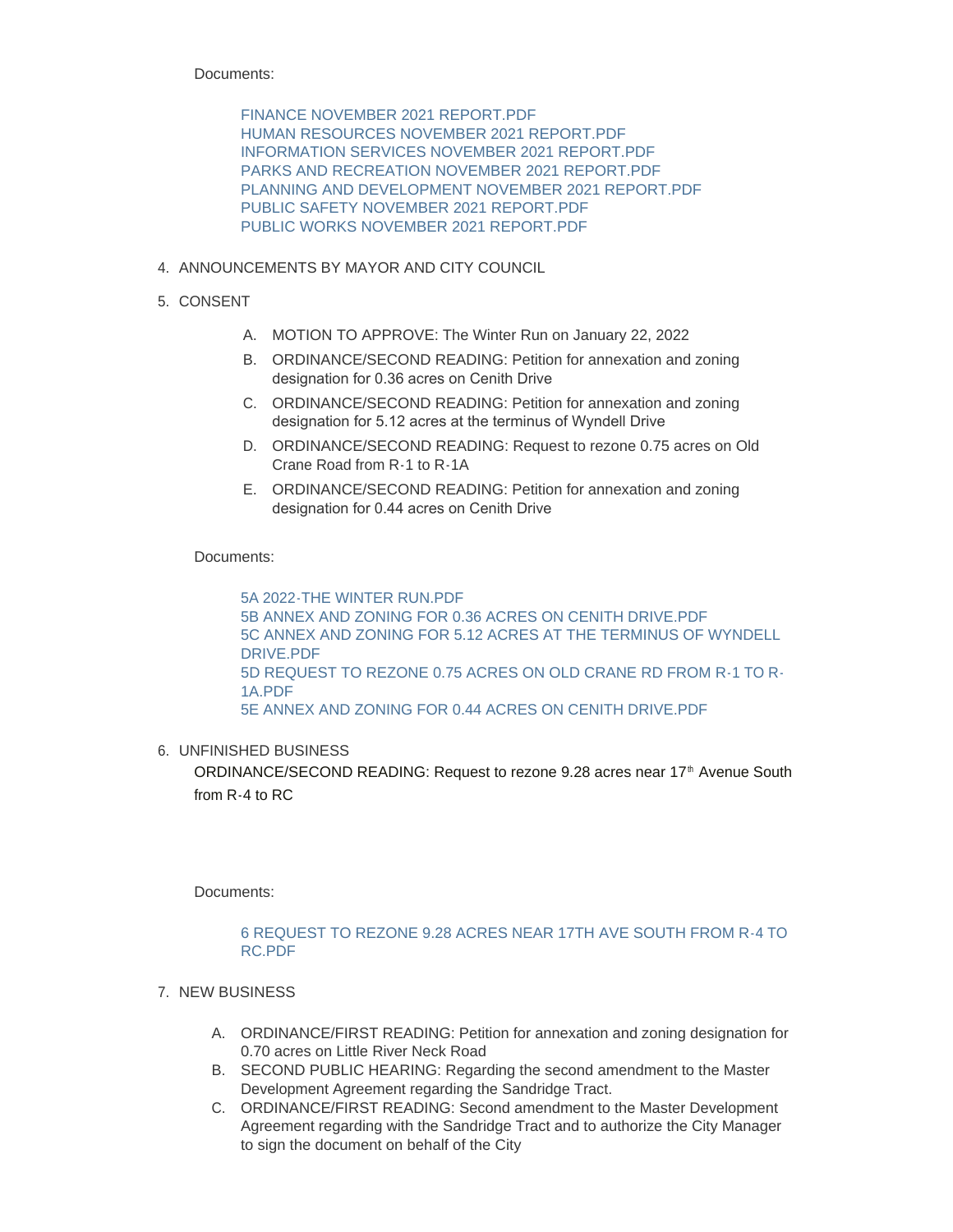- D. ORDINANCE/FIRST READING: Petition for annexation and zoning designation for 0.60 acres on Old Crane Road
- E. ORDINANCE/FIRST READING: Amendment to the Bahama Island Planned Development District (PDD) adding eight campsites to the NMB RV Resort
- F. SECOND PUBLIC HEARING: Regarding the amendment to the Bahama Island PDD Development Agreement regarding the NMB RV Resort
- G. ORDINANCE/FIRST READING: Amendment to the Bahama Island Planned Development District (PDD) Development Agreement regarding the NMB RV Resort and to authorize the City Manager to sign the document on behalf of the **City**

Documents:

[7A ANNEX AND ZONING FOR 0.70 ACRES ON LITTLE RIVER NECK ROAD.PDF](https://www.nmb.us/AgendaCenter/ViewFile/Item/645?fileID=1408) [7B SECOND PUBLIC HEARING SANDRIDGE DEVELOPMENT](https://www.nmb.us/AgendaCenter/ViewFile/Item/645?fileID=1416)  AGREEMENT.PDF [7C SECOND AMENDMENT TO SANDRIDGE DEVELOPMENT](https://www.nmb.us/AgendaCenter/ViewFile/Item/645?fileID=1417)  AGREEMENT.PDF [7D ANNEX AND ZONING DESIGNATION FOR 0.60 ACRES ON OLD CRANE](https://www.nmb.us/AgendaCenter/ViewFile/Item/645?fileID=1411)  ROAD.PDF [7E AMEND BAHAMA ISLAND PDD TO NMB RV RESORT.PDF](https://www.nmb.us/AgendaCenter/ViewFile/Item/645?fileID=1412) [7F SECOND PUBLIC HEARING BAHAMA ISLAND DEVELOPMENT](https://www.nmb.us/AgendaCenter/ViewFile/Item/645?fileID=1425)  AGREEMENT.PDF [7G AMEND BAHAMA ISLAND PDD DEVELOPMENT AGREEMENT NMB RV](https://www.nmb.us/AgendaCenter/ViewFile/Item/645?fileID=1414)  RESORT.PDF

### 8. PUBLIC COMMENT

9. ADJOURNMENT

#### **Meeting Attendees**

- For those not fully vaccinated, a social distancing protocol of 6 feet shall be observed at all times in City Hall and Council Chambers.
- For those not fully vaccinated, masks shall be required at all times in Council Chambers.

### **Public Comment Period**

- Duration of the Public Comment Period shall not exceed 30 minutes.
- Each speaker is limited to 3 minutes. Each speaker is timed and a 30-second warning light appears.
- Please observe the rules.

## **Rules Regarding Video Recording & Photography**

Except during the ceremonial portion of the Council meeting, all video recording and photography shall be conducted from a stationary position either:

- While seated in the back row of the Council Chambers
- While standing behind the last row of seats in Council Chambers

**Anyone Requiring an Auxiliary Aid or Service for Effective Communication or Participation**